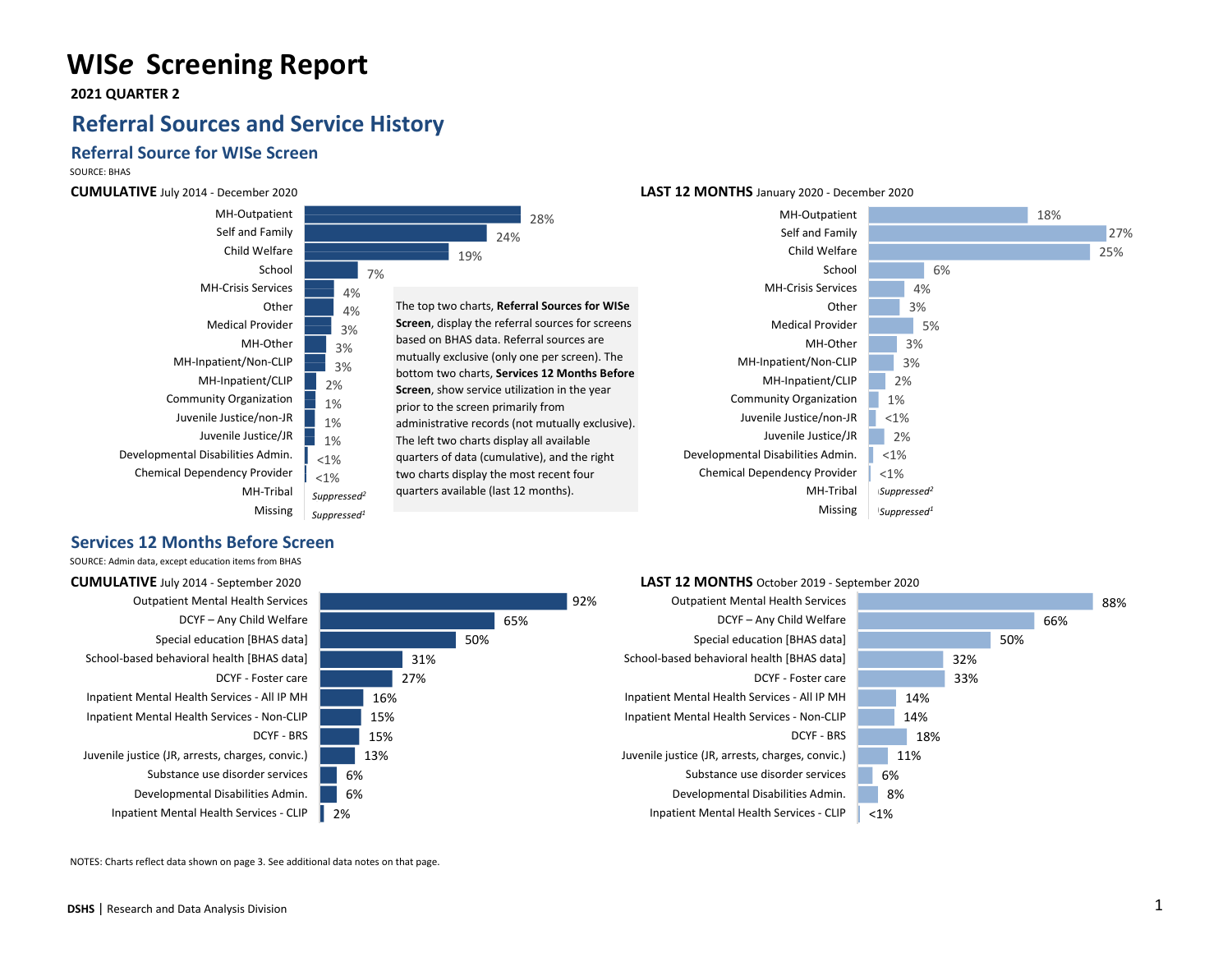# **WIS***e* **Screening Report**

 **2021 QUARTER 2**

## **Quarterly Counts of Screens and Clients**



NOTES: Counts of screens (not unduplicated; a child may have more than one in each time period) from WISe screening data (BHAS). Counts of clients (unduplicated; at most one in each time period at the state level) from adm (ProviderOne). Due to data lag, service data not available as recently as screening data. Service data may be incomplete in the last quarter shown. Regions reflect current HCA managed care regions.<sup>1</sup> In order to protect t cells in this data product that represent 10 or fewer persons are not displayed. <sup>2</sup> Some additional cells with n>10 have been suppressed to ensure that cells with small numbers cannot be recalculated.